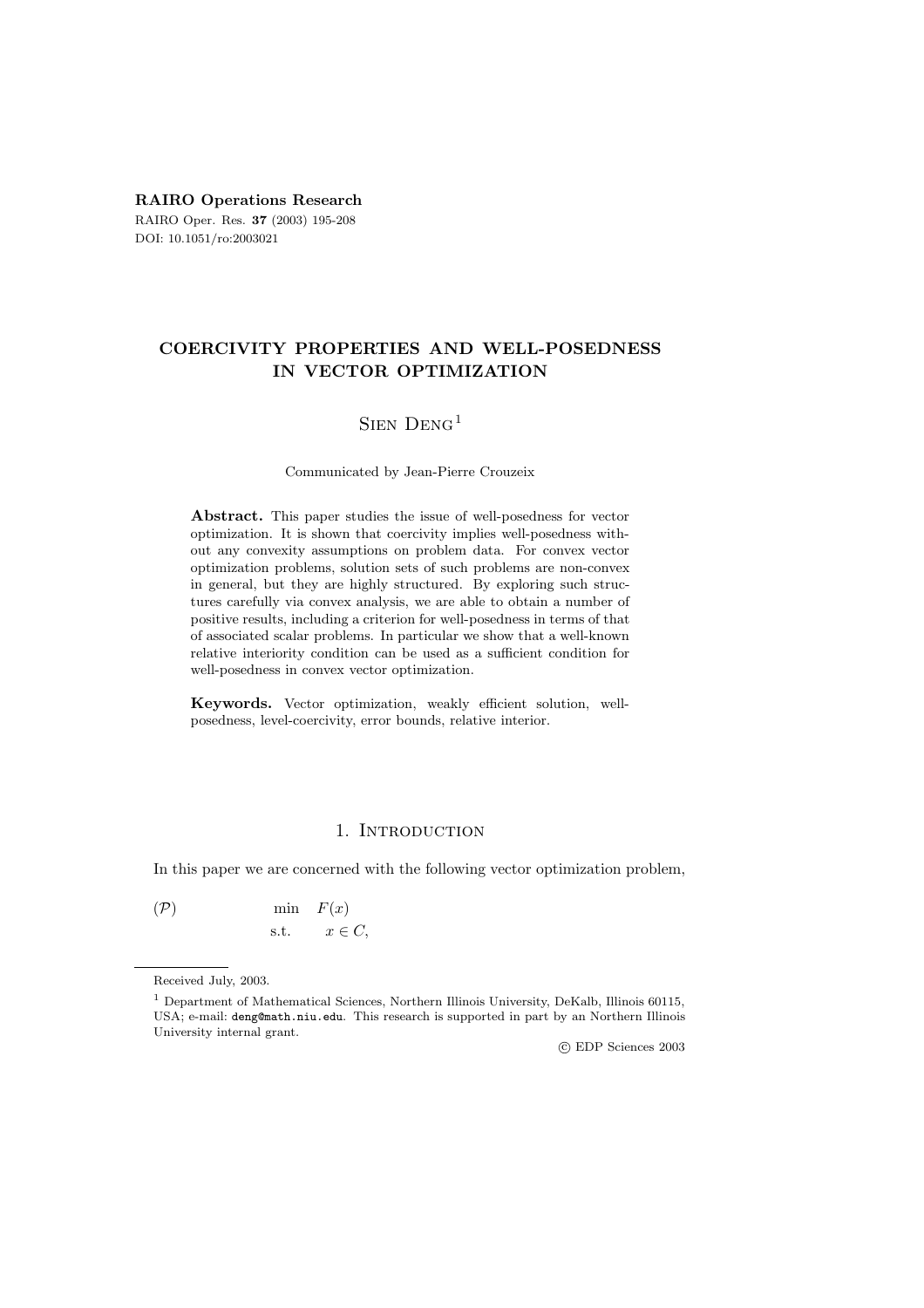where  $F(x)=(f_1(x),..., f_m(x)) : \mathbb{R}^n \to \mathbb{R}^m$  is a vector-valued function, and  $C \subset \mathbb{R}^n$  is a nonempty closed set. For the clarity of exposition, we assume throughout that each  $f_i$  is a continuous function. When each  $f_i$  is a finite convex function, and C is a closed convex set,  $(\mathcal{P})$  is a convex vector optimization problem (CVOP for short).

There are several solution concepts associated with  $(\mathcal{P})$ . Throughout this paper, we will use the notion of weakly efficient solution, which is defined as follows.

Let  $W = \mathbb{R}^m \setminus (-\text{int } \mathbb{R}^m_+)$ , where int denotes interior. A vector  $\bar{x} \in C$  is a weakly efficient solution of problem  $(\mathcal{P})$  if and only if

$$
F(x) - F(\bar{x}) \in W \quad \forall x \in C.
$$

Denote by  $E_w$  the set of all weakly efficient solutions to problem  $(\mathcal{P})$ . In what follows, we assume that, for each  $i \in [1, m]$ ,

$$
\arg\min_{x \in C} f_i(x) \neq \emptyset. \tag{1}
$$

Assumption (1) implies in particular that  $E_w \neq \emptyset$  since the following inclusion holds always

$$
E_w \supset \cup_{\lambda \in \Lambda} \arg \min_{x \in C} f_{\lambda}(x),
$$

where  $f_{\lambda}(x) = \lambda^T F(x)$  and  $\Lambda = \{(\lambda_1, ..., \lambda_m)^T | \lambda_i \geq 0 \forall i \in [1, m], \sum_{i=1}^m \lambda_i = 1\}.$ <br>This implies also that  $F(F)$  is nonempty. When  $(\mathcal{D})$  is a CVOP by [18, Th, 11.2] This implies also that  $F(E_w)$  is nonempty. When  $(\mathcal{P})$  is a CVOP, by [18, Th. 11.2] or [21, Cor. 3.4.1], we have

$$
E_w = \cup_{\lambda \in \Lambda} \arg \min_{x \in C} f_{\lambda}(x). \tag{2}
$$

Denote the parametric problem: minimize  $f_{\lambda}(x) = \lambda^{T} F(x)$  subject to the constraint  $x \in C$  by  $(\mathcal{P}(\lambda))$ . Then (2) reveals a basic connection between  $(\mathcal{P})$  and the parametric problem  $(\mathcal{P}(\lambda))$ . This basic observation is a key for much of our studies on CVOPs, which enables us to study CVOPs through a family of parametric scalar convex optimization problems.

For scalar optimization problems, the theory of well-posedness has a long history, and has been extensively studied. See [10] for surveys of the results up to 1993, and [14, 22] and references therein for recent developments on the subject. Well-posedness properties play an important role in optimization theory because of their links to several basic issues in optimization as well as the usefulness in the convergence analysis of many algorithms. For vector optimization problems, "local" properties of well-posedness have been studied in [9, 13, 17], among others. But it has not been studied in a "global" sense, which will be carried out in this paper. We say that problem  $(\mathcal{P})$  is *well-posed* if,  $F(E_w)$  is closed, and for any sequence  $\{x(n)\}\subset C$ ,

$$
[\text{dist}(F(x(n)) \mid F(E_w)) \to 0 \text{ as } n \to \infty] \Rightarrow [\text{dist}(x(n) \mid E_w) \to 0 \text{ as } n \to \infty],
$$
\n(3)

where dist  $(x | E_w)$  and dist  $(y | F(E_w))$  denote the Euclidean distances between the vector x and  $E_w$ , and the vector y and  $F(E_w)$  respectively. This notion of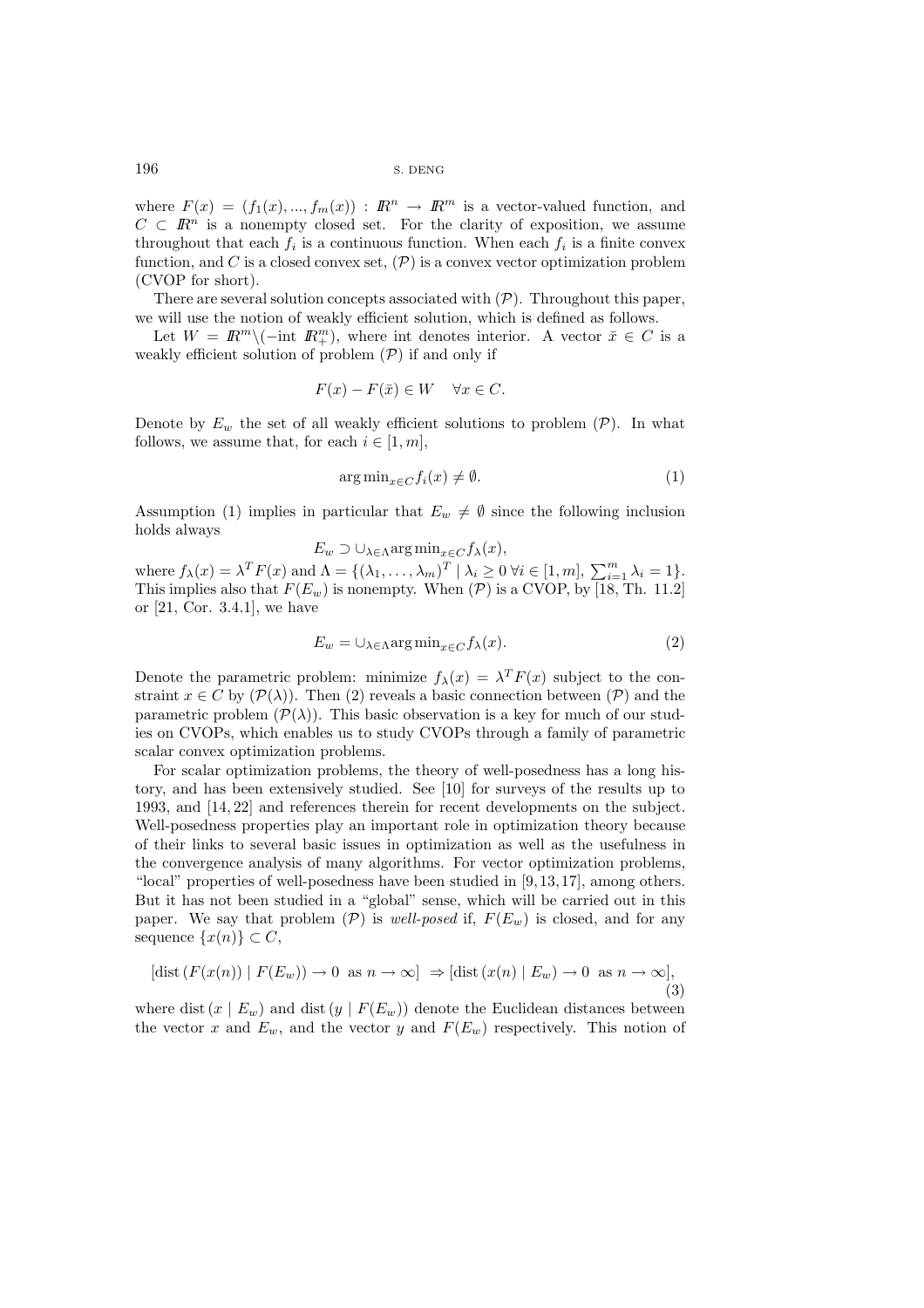well-posedness is an extension of Tikhonov's well-posedness in scalar optimization. The generalization amounts to removing the uniqueness assumption on solution sets.

In view of (2) and (3), we observe that there are two basic questions to be asked:

(a) Suppose that  $(\mathcal{P})$  is a CVOP, that the parametric problem  $(\mathcal{P}(\lambda))$  is wellposed over  $\Lambda$  (formal definition to follow), and that  $F(E_w)$  is closed. Is  $(\mathcal{P})$ well-posed in the sense of (3)?

(b) When is  $F(E_w)$  closed?

Resolutions for question (a) will enable us to study well-posedness of a CVOP in terms of that of the parametric problem  $(\mathcal{P}(\lambda))$ . As noted above, well-posedness of scalar optimization problems have been well studied. Question (b) has an affirmative answer when  $E_w$  is compact, and F is continuous. This is a straightforward consequence of the fact that the image of a compact set under a continuous mapping is compact. Apart from the compactness assumption, to our knowledge, this issue has not been very well studied in the vector optimization literature. The closeness of  $F(E_w)$ , however, is a natural requirement in view of well-posedness defined by (3), and serves as a type of regularity condition for  $(\mathcal{P})$ . The aim of this paper is to study questions (a) and (b).

The paper is organized as follows. In Section 2, we show that  $(\mathcal{P})$  is wellposed under the level-coercivity assumption regardless of whether  $(\mathcal{P})$  is a CVOP or not. Moreover, our analysis reveals that the level-coercivity of an associated function for  $(\mathcal{P})$  yields certain error bounds, which is potentially useful for the convergence analysis of algorithms to solve  $(\mathcal{P})$ . When  $(\mathcal{P})$  is a CVOP, we do obtain some very useful conditions under which  $(\mathcal{P})$  is well-posed. In particular, we give an affirmative answer for question (a) (see Sect. 3). Section 4 is devoted to study question (b). By establishing a result on the closeness of  $F(C)$  first, which is interesting in its own right, we are able to obtain some verifiable conditions under which  $F(E_w)$  is closed without the boundedness assumption on  $E_w$ . As a consequence, we show that a well-known relative interior (or weak coercivity) condition, which is shown to be fundamental in scalar convex optimization [1, 3], is sufficient for well-posedness of  $(\mathcal{P})$ . We note that it is possible to replace  $F(E_w)$ by  $cl(F(E_w))$  when  $F(E_w)$  is not necessarily closed. But we will not pursue this approach in this work.

The following notation will be used throughout the paper. We denote by  $[1, m]$  the set  $\{1, 2, ..., m\}$ . For problem  $(\mathcal{P})$ , let the level set  $L(q) = \{x \in C \mid F(q) - F(x) \in W\}$ , where  $q \in C$ . It is easy to see that

$$
E_w = \cap_{q \in C} L(q).
$$

The above observation implies in particular that  $E_w$  is a closed set since each  $L(q)$ is a closed set, and  $E_w$  is the intersection of closed sets  $L(q)$ .

For any given closed nonempty set  $X \subset \mathbb{R}^n$ , we write  $I_X$  for the indicator function of set X, and we define the recession (horizon) cone of  $X$  [20, Def. 3.3] as

$$
X^{\infty} = \{v \mid \exists \text{ sequences } \{v(n)\} \text{ in } X \text{ and } \lambda(n) \downarrow 0 \text{ with } \lim_{n \to +\infty} \lambda(n)v(n) = v\}.
$$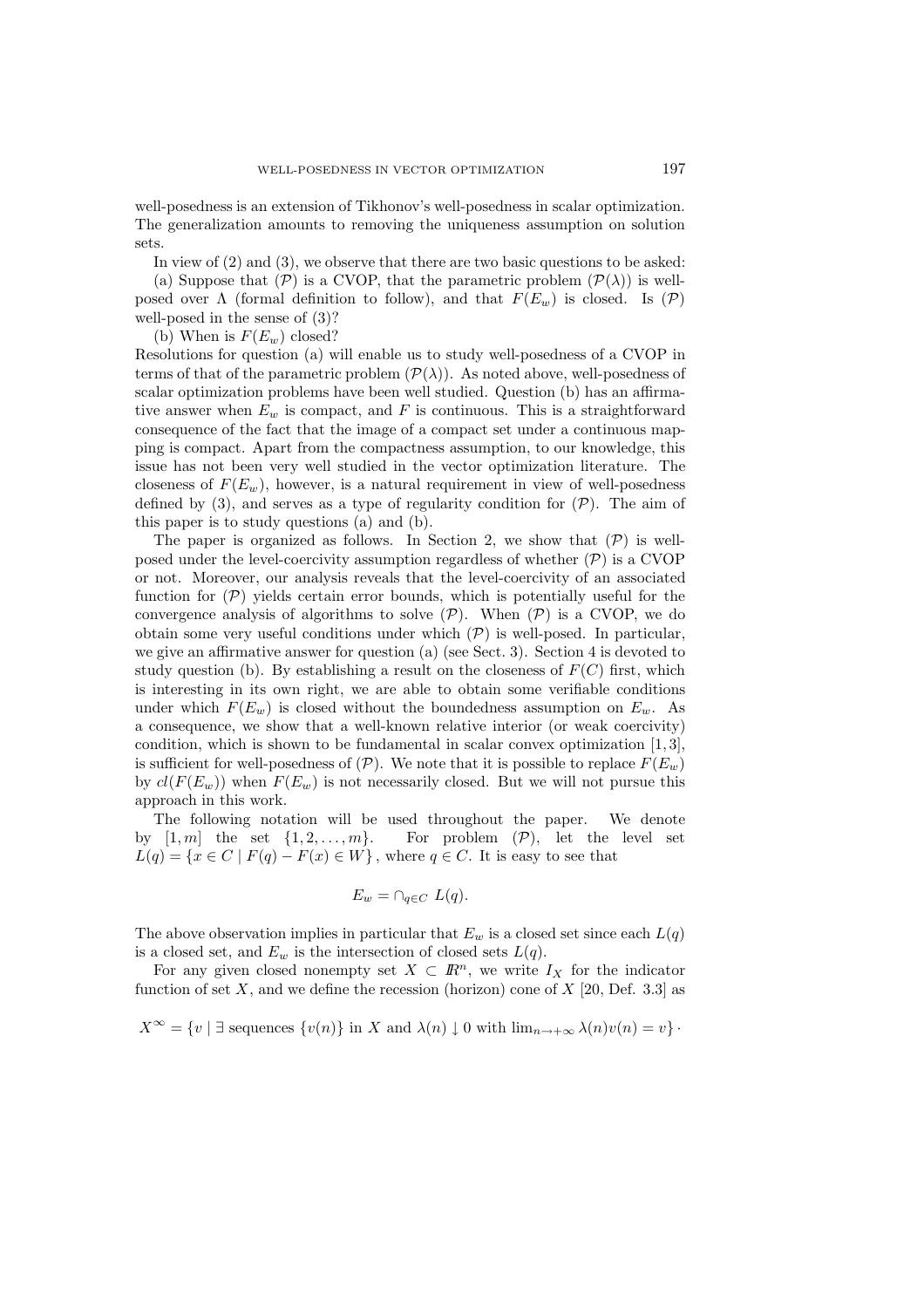For any proper lower semi-continuous function  $h : \mathbb{R}^n \to \mathbb{R} \cup \{+\infty\}$ , we say that h is level-bounded if  $\{x \mid h(x) < \alpha\}$  is either empty or bounded for any real number  $\alpha$ , and h is level-coercive if  $h^{\infty}(x) > 0$  for all  $x \neq 0$  where the recession (horizon)  $h^{\infty}$  [20, Th. 3.21] is defined as follows

$$
h^{\infty}(v) = \lim_{\delta \downarrow 0} \inf_{x \in B(v,\delta),\lambda \in (0,\delta)} \lambda h(\lambda^{-1}x) \qquad \forall v \in \mathbb{R}^n,
$$
 (4)

where  $B(v, \delta)$  denotes the closed ball with radius  $\delta$  and centered at v. The level boundedness of h corresponds to having  $h(x) \to \infty$  as  $||x|| \to \infty$ , and the levelcoercivity of h is equivalent to the following: for some  $\alpha > 0$ , there exists a  $\beta \in (-\infty, \infty)$  such that

$$
h(x) \ge \alpha \|x\| + \beta \qquad \forall x \in R^n.
$$

For the parametric problem  $(\mathcal{P}(\lambda))$ , we denote  $\inf_{x \in C} \lambda^T F(x)$  by  $p(\lambda)$ , and  $\arg \min_{x \in C} \lambda^T F(x)$  by  $S_\lambda$  respectively.

### 2. Coercivity, level boundedness and error bounds

The level-coercivity and level boundedness of a given function are important notions in optimization. They describe the growth behavior of the given function. For a given scalar optimization problem, these growth properties are often used as sufficient conditions for the existence of optimal solutions as well as for the convergence analysis of many iterative algorithms for finding these solutions. The following theorem illustrates the level-coercivity and level boundedness properties also play an important role in vector optimization.

**Theorem 2.1.** For problem  $(\mathcal{P})$ , assume that (1) holds, and that  $F(E_w)$  is closed. Let  $g(x) = \text{dist}(F(x) | F(E_w))$ . Consider the following statements:

*(1)*  $f_i + I_C$  *is level-coercive for each*  $i \in [1, m]$ *.* 

(2) The set  $F(E_w)$  *is compact, and*  $g + I_C$  *is level-coercive.* 

(3) The set  $F(E_w)$  *is compact, and the function*  $g(x)$  *has the property that*  $g(x(n)) \to \infty$  whenever  $\{x(n)\} \subset C$  and  $||x(n)|| \to \infty$ , *i.e.*,  $g+I_C$  *is level-bounded. (4) The set* <sup>E</sup>w *is nonempty and compact.*

*Then the following holds:*

*Statement (1) implies statement (2), statement (2) implies statement (3), and statement (3) implies statement (4). When (*P*) is a CVOP, statements (1) through (4) are equivalent.*

*Proof.*  $[(1) \Rightarrow (2)]$ : It is easy to see that  $E_w$  is nonempty. If  $E_w$  were unbounded, then there would exist some unbounded sequence  $\{x(n)\}\subset E_w$ . By the levelcoercivity of  $f_i + I_C$  for each  $i \in [1, m], f_i(x(n)) \to \infty$  as  $n \to \infty$ . Let  $\bar{x}$  be a given point in C. Then  $F(\bar{x}) - F(x(N)) \in -\text{int}(R_+^m)$  for some N sufficiently large. This shows that  $x(N)$  cannot be in  $E_w$ . The contradiction proves that  $E_w$  is compact. This in turn implies that  $F(E_w)$  is nonempty and compact by the continuity of F.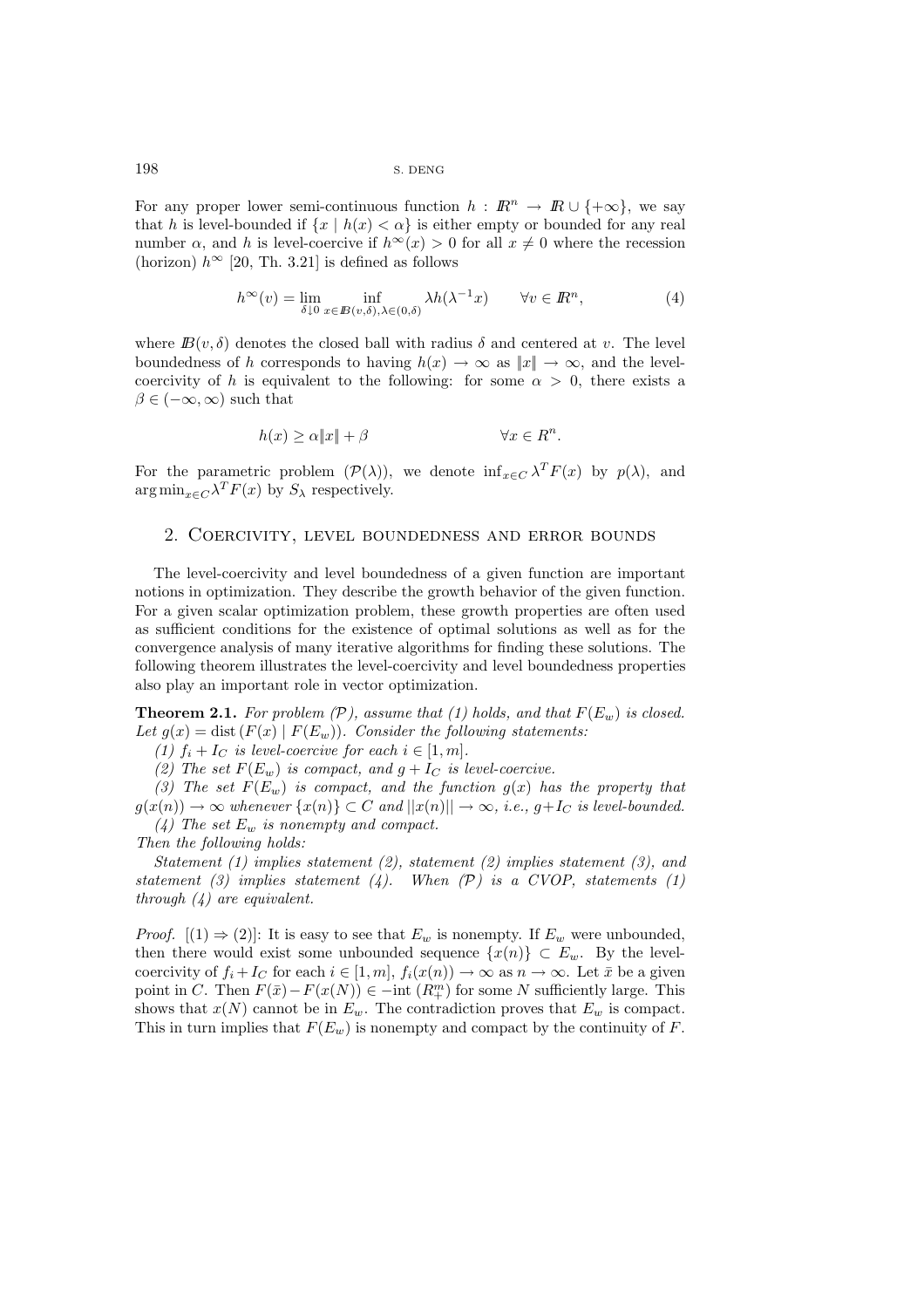By the hypothesis,  $f_1 + I_C$  is level-coercive in particular. Since  $F(E_w)$  is bounded, a simple calculation shows that  $g(x) \geq |f_1(x)| + \beta$  for some  $\beta \in R$ . Hence  $g + I_C$ is level-coercive since  $|f_1| + I_C$  is.

 $[(2) \Rightarrow (3)]$ : This is evident since the level-coercivity implies the level boundedness.

 $[(3) \Rightarrow (4)]$ : If  $E_w$  were unbounded, there would exist an unbounded sequence  $\{x(n)\}\subset E_w\subset C$ . By the hypothesis,  $F(x(n))$  is bounded since  $F(E_w)$  is bounded. This in turn implies that  $g(x(n))$  is bounded and  $||x(n)|| \to \infty$  as  $n \to \infty$ , which contradicts statement (3).

When  $(\mathcal{P})$  is a CVOP, we have proved in [6] that (4) and (1) statements are equivalent. Therefore, all statements are equivalent.

**Remark.** When  $(P)$  is not a CVOP, it is easy to see that  $(4)$  does not imply  $(3)$ . The following example shows that (3) does not imply (2): let  $F(x): R \to R$  be given by  $F(x) = \sqrt{|x|}$ , and  $C = R$ . Then (2) fails but (3) holds. To illustrate that statement (2) does not imply statement (1) in general, we consider the following example: let  $F(x)$ :  $R^2 \to R^2$  be given by  $F(x) = (f_1(x_1, x_2), f_2(x_1, x_2))$  $(x_1^2 + \sqrt{|x_2|}, \sqrt{|x_1|} + x_2^2)$ , and  $C = R^2$ . Since  $f_1$  and  $f_2$  are level-bounded, but not level-coercive, (1) fails. We now show that (2) holds. To see this, we observe first that the level-boundedness of  $f_1$  and  $f_2$  implies that  $E_w$  is nonempty. The boundedness argument for  $E_w$  follows the same line as for the boundedness of  $E_w$ in the proof of the implication  $[(1) \Rightarrow (2)]$ . Secondly, for any  $(y_1, y_2) \in F(E_w)$ , which is a bounded set since  $E_w$  is, we have

$$
g(x) = \inf_{(y_1, y_2) \in F(E_w)} \sqrt{(f_1(x_1, x_2) - y_1)^2 + (f_2(x_1, x_2) - y_2)^2}
$$
  
\n
$$
\geq \frac{1}{2} \inf_{(y_1, y_2) \in F(E_w)} (|f_1(x_1, x_2) - y_1| + |f_2(x_1, x_2) - y_2|)
$$
  
\n
$$
\geq \frac{1}{2} (x_1^2 + x_2^2) - \beta
$$

for some real number  $\beta$ . This is enough to show that g is level-coercive.

When  $(\mathcal{P})$  is a CVOP, various characterizations of the nonemptiness and compactness can be found in [6]. For generalizations of these characterizations and applications, see [7, 11, 12].

The level-coercivity property is closely related to certain error bounds as been illustrated by the author [8] for scalar optimization problems. We now give a consequence of statement (2) in Theorem 2.1 in terms of error bounds and well-posedness for vector optimization  $(\mathcal{P})$ . In [8] results were also given under conditions weaker than those of level-coercivity in the presence of the convexity of certain residual functions. However, it is very unlikely that  $q$  in Theorem 2.1 will be convex for vector optimization problems. The proof follows the same line of the arguments used by the author in [8]. For completeness, we include a proof. We begin with a lemma first.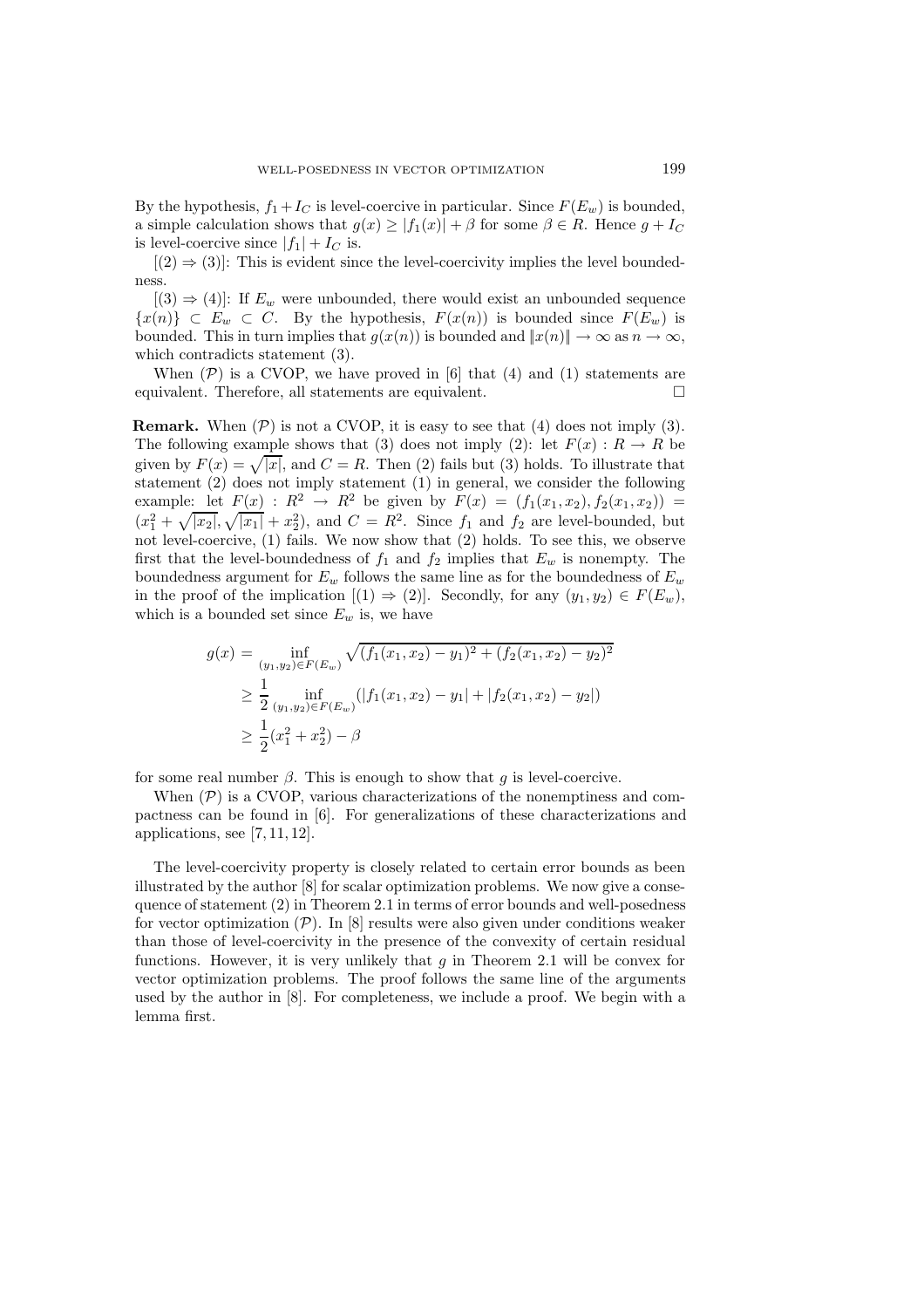**Lemma 2.2.** *Assume that*  $F(E_w)$  *is nonempty and closed, and that the sequence*  ${x(n)} \subset C$  *satisfies* dist  $(F(x(n)) | F(E_w)) \rightarrow 0$  *as*  $n \rightarrow \infty$ *.* If  ${F(x(n))}$ *converges to* y*, then*  $y \in F(E_w)$ *. If it is further assumed that*  $\{x(n)\}\$  *is a bounded sequence, then any cluster point of*  $\{x(n)\}\$ *is in*  $E_w$ *.* 

*Proof.* Let  $y(n) \in F(E_w)$  be such that dist  $(F(x(n)) | F(E_w)) = ||F(x(n)) - y(n)||$ for each  $n$ . By the triangular inequality for a norm, we have

$$
||y - y(n)|| \le ||F(x(n)) - y|| + ||F(x(n)) - y(n)||.
$$

This shows that y is the limit of  $\{y(n)\}$ . Since  $F(E_w)$  is closed,  $y \in F(E_w)$ .

Suppose now that  $\{x(n)\}\$ is a bounded sequence. Let  $\hat{x}$  be a cluster point of the sequence. Then there is a subsequence of  $\{x(n)\}\$ converging to  $\hat{x}$ . Without loss of generality, suppose  $\{x(n)\}\;$  is a convergent sequence. By the continuity of F,  $F(x(n))$  converges to  $F(\hat{x})$ . So  $F(\hat{x}) \in F(E_w)$ , which means

$$
F(x) - F(\hat{x}) \in W \qquad \forall x \in C.
$$

This shows that  $\hat{x} \in E_w$  by definition.

The main result on error bounds and well-posedness of  $(\mathcal{P})$  follows.

**Theorem 2.3.** *For problem (*P*), suppose that the basic assumptions in statement (2) of Theorem 2.1 hold. Then the following error bound holds: for any*  $\epsilon > 0$ , there is some  $\tau(\epsilon) > 0$  such that

$$
\text{dist}\left(x \mid E_w\right) \le \tau(\epsilon)g(x), \qquad \forall x \in \{y \in C \mid \text{dist}\left(y \mid E_w\right) \ge \epsilon\}.\tag{5}
$$

*As a consequence, the error bound (5) implies (*P*) is well-posed in the sense of (3).*

*Proof.* Suppose that (5) does not hold for some  $\epsilon > 0$ . Then there is a sequence  $\{x(n)\}\subset C$  with

$$
\text{dist}\left(x(n) \mid E_w\right) \ge \epsilon \,\forall n, \text{ and } g(x(n))/\text{dist}\left(x(n) \mid E_w\right) \to 0 \text{ as } n \to \infty. \tag{6}
$$

If  $\{x(n)\}\$ is bounded, then  $g(x(n)) \to 0$  by (6). So any cluster point of  $\{x(n)\}\$ must be in  $E_w$  by Lemma 2.2. Again by  $(6)$ , this is impossible. We conclude that any subsequence of  $\{x(n)\}\$  must be divergent. Without loss of generality, we may assume that  $||x(n)|| \to \infty$  as  $n \to \infty$ , and  $x(n)/||x(n)|| \to d \neq 0$ . Let  $\hat{x}(n) \in E_w$ such that dist  $(\hat{x}(n) | E_w) = ||x(n) - \hat{x}(n)||$ . Since  $E_w$  is bounded,  $x(n)/||x(n) - \hat{x}(n)|| \rightarrow d \in C^{\infty}$ . It follows that  $\frac{g(x(n)) + I_C(x(n))}{||x(n) - \hat{x}(n)||} \rightarrow 0$  as  $n \rightarrow \infty$ , which is  $\frac{\Gamma(n)+\Gamma(\Gamma(n))}{\Gamma(\Gamma(n)-\hat{\alpha}(n))} \to 0$  as  $n \to \infty$ , which is equivalent to saying that  $\lim_{n\to\infty} \frac{g(x(n))+I_C(x(n))}{\|x(n)\|} = 0$  since  $\{\hat{x}(n)\}$  is bounded.<br>This implies that  $s+I_s$  is not lovel soming. The contradiction ortablishes (5) This implies that  $g + I_C$  is not level-coercive. The contradiction establishes (5). For the second part, suppose that  $(\mathcal{P})$  is not well-posed. Then for some  $\epsilon > 0$ , there is a sequence  $\{x(n)\}\subset C$  with  $g(x(n))\to 0$  and dist  $(x(n) \mid E_w) \geq \epsilon$  for all  $n = 1, 2, \ldots$  In view of (5), there is some  $\tau(\epsilon) > 0$  such that dist  $(x(n) | E_w) \le$  $\tau(\epsilon)g(x(n))$ . But this would imply that, for  $n \to \infty$ , dist  $(x(n) \mid E_w) \to 0$  as  $g(x(n)) \to 0$ . The contradiction completes the proof  $g(x(n)) \to 0$ . The contradiction completes the proof.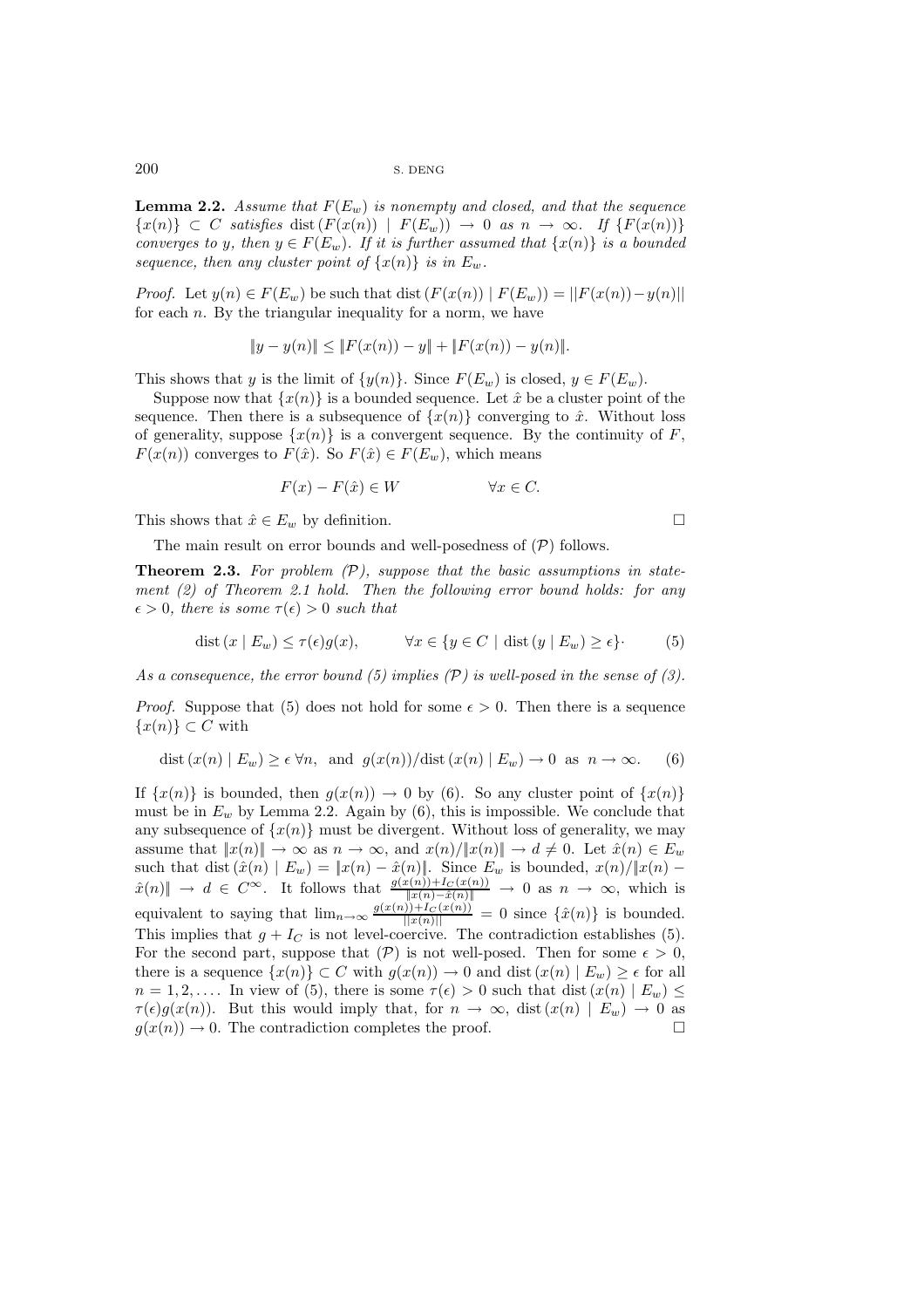### 3. Well-posedness

When  $(\mathcal{P})$  is a CVOP,  $E_w$  is not convex in general. However, thanks to  $(2)$ , the structure of  $E_w$  can be explored by a family of convex optimization problems  $(\mathcal{P}(\lambda))$ . To understand  $(\mathcal{P})$  better, we need to examine  $(\mathcal{P}(\lambda))$  carefully. Generally speaking, the parametric problem  $(\mathcal{P}(\lambda))$  can be studied in a parametric optimization setting. The references on parametric optimization are vast. The lower semi-continuity property of the value function has been extensively studied in the literature under the boundedness assumption on the solution set at a reference point as well as certain convexity assumptions on problem data, see [5, 20, Chap. 3] and references therein. Due to the special structures of  $(\mathcal{P}(\lambda))$ , we are able to sharpen the results by weakening some of the underlying assumptions. The following result gives a sufficient condition for the lower semi-continuity of the value functions. Our contribution is that we are able to establish the lower semi-continuity of value functions without either the boundedness assumption on solution sets or the convexity assumption on problem data.

**Theorem 3.1.** *For the parametric problem*  $(\mathcal{P}(\lambda))$ *, assume that, for each*  $\lambda \in \Lambda$ *,*  $S_{\lambda}$  *is nonempty. Then*  $p(\cdot)$  *is continuous on*  $\Lambda$ *.* 

*Proof.* We first show the easy part that p is upper semi-continuous. For any  $\bar{\lambda} \in \Lambda$ , let  $\{\lambda(n)\} \subset \Lambda$  be any sequence converging to  $\bar{\lambda}$ , then there exists  $x(n) \in$  $\arg \min_{x \in C} \lambda(n)^{T} F(x)$  such that  $p(\lambda(n)) = \lambda(n)^{T} F(x(n)) \leq \lambda(n)^{T} F(\bar{x})$ , where  $\bar{x} \in \arg \min_{x \in C} \bar{\lambda}^T F(x)$ . From  $\lambda(n)^T F(\bar{x}) \to \bar{\lambda}^T F(\bar{x})$  as  $n \to \infty$ , it follows that  $p(\cdot)$ is upper semi-continuous at  $\bar{\lambda}$ .

We now proceed to show that  $p(.)$  is lower semi-continuous at  $\overline{\lambda}$ . Suppose that  $p(\cdot)$  is not lower semi-continuous at  $\overline{\lambda}$ . Then there exist sequences  $\{\lambda(n)\}$ with  $\lambda(n) \to \bar{\lambda}$ ,  $\{x(n)\} \subset C$ , and some  $\epsilon > 0$  such that

$$
\lambda(n)^T F(x(n)) = p(\lambda(n)) \le p(\bar{\lambda}) - \epsilon \quad \forall n. \tag{7}
$$

Let  $I = \{i \in [1, m] \mid \overline{\lambda}_i \neq 0\}$ , and  $I' = [1, m] \setminus I$ . Since  $\arg \min_{x \in C} f_i(x)$  is nonempty for each  $i \in [1, m]$ ,  $f_i$  is bounded below on C for each  $i \in [1, m]$ ; that is, for some  $\alpha \in R$ ,

$$
f_i(x) \ge \alpha \qquad \qquad \forall i \in [1, m], \ \forall x \in C. \tag{8}
$$

This implies that, for any  $x \in C$ ,

$$
\sum_{i \in I'} \lambda_i(n) f_i(x) \ge \alpha \sum_{i \in I'} \lambda_i(n). \tag{9}
$$

From  $(7)$  and  $(9)$ , we have, for all n,

$$
\alpha \sum_{i \in I'} \lambda_i(n) + \sum_{i \in I} \lambda_i(n) f_i(x(n)) \le \sum_{i \in [1,m]} \lambda_i(n) f_i(x(n)) \le p(\bar{\lambda}) - \epsilon.
$$
 (10)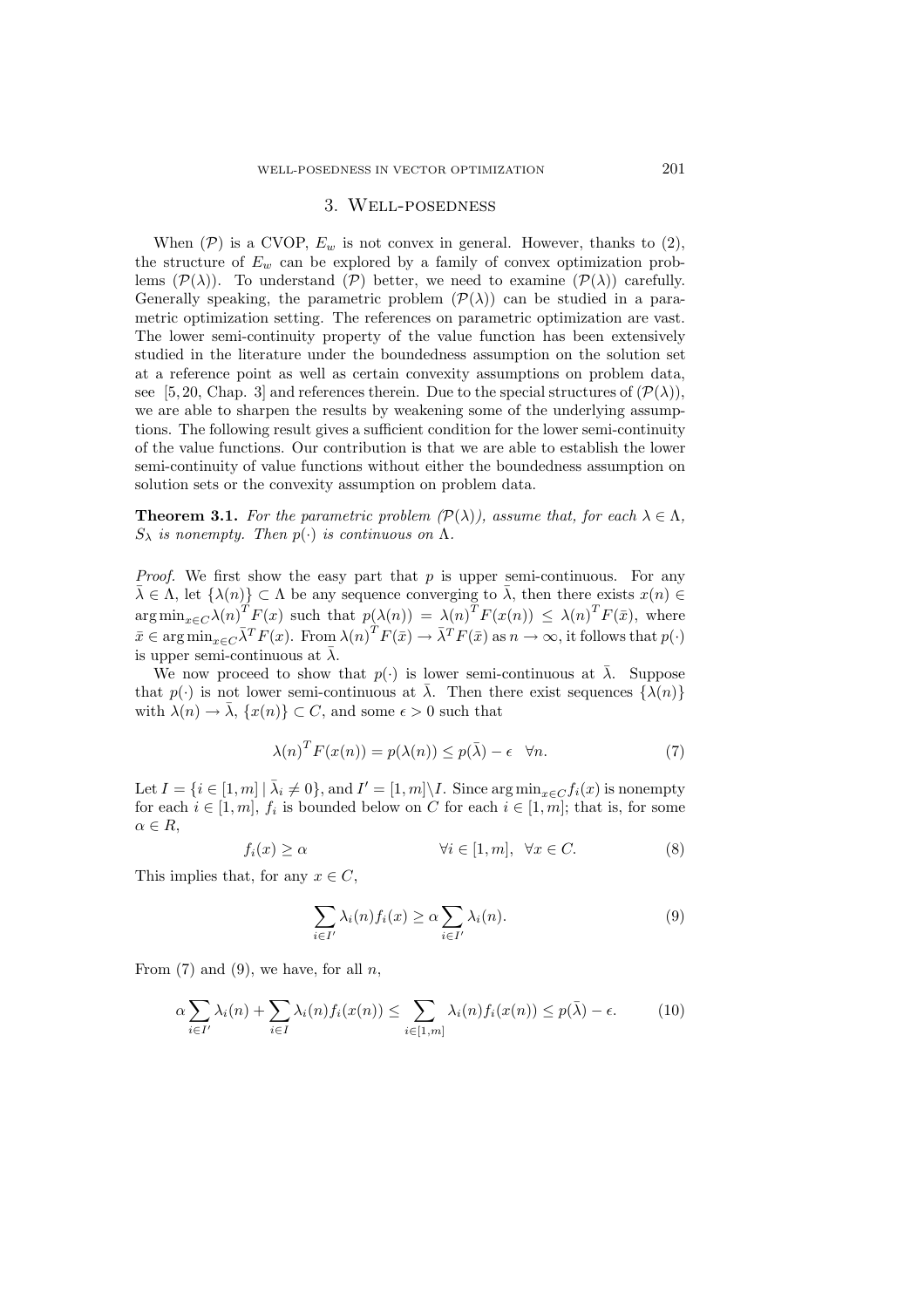Since  $\lambda_i(n) \to \bar{\lambda}_i > 0$  for each  $i \in I$ , and  $\alpha \sum_{i \in I'} \lambda_i(n) \to 0$  as  $n \to \infty$ , (10) implies there is some  $\beta > 0$  such that  $f_i(x(n)) \leq \beta$  for all  $i \in I$ . This observation implies there is some  $\beta > 0$  such that  $f_i(x(n)) \leq \beta$  for all  $i \in I$ . This observation along with (8) implies that

$$
\{f_i(x(n))\} \text{ is a bounded sequence for each } i \in I \text{ and all } n. \tag{11}
$$

Choose  $N$  such that

$$
\left| \alpha \sum_{i \in I'} \lambda_i(N) \right| + \left| \sum_{i \in I} (\lambda_i(N) - \bar{\lambda}_i) f_i(x(N)) \right| \le \epsilon/2.
$$

Again, it follows from (10) that

$$
\sum_{i \in I} \bar{\lambda}_i f_i(x(N)) - \epsilon/2 \le \sum_{i \in I} \bar{\lambda}_i f_i(x(N)) + \alpha \sum_{i \in I'} \lambda_i(N) + \sum_{i \in I} (\lambda_i(N) - \bar{\lambda}_i) f_i(x(N))
$$
  

$$
\le \lambda(N)^T F(x(N)) \le p(\bar{\lambda}) - \epsilon.
$$
 (12)

Since  $\sum_{i\in I} \bar{\lambda}_i f_i(x(N)) \geq p(\bar{\lambda})$ , the inequality (12) implies that  $p(\bar{\lambda}) \leq p(\bar{\lambda}) - \epsilon/2$ , which is impossible. This completes the proof which is impossible. This completes the proof.

**Definition 3.2.** For a given  $\bar{\lambda} \in \Lambda$ ,  $(\mathcal{P}(\bar{\lambda}))$  is *well-posed* if,  $S_{\bar{\lambda}} \neq \emptyset$ , and for any sequence  $\{x(n)\}\subset C$  with

$$
\left[\bar{\lambda}^T F(x(n)) \to p(\bar{\lambda}) \text{ as } n \to \infty\right] \Rightarrow \left[\text{dist}\left(x(n) \mid S_{\bar{\lambda}}\right) \to 0 \text{ as } n \to \infty\right].
$$

We say that the parametric problem  $(\mathcal{P}(\lambda))$  is *well-posed over*  $\Lambda$  if  $(\mathcal{P}(\bar{\lambda}))$  is wellposed for every  $\bar{\lambda} \in \Lambda$ .

The main result of this section follows.

**Theorem 3.3.** Assume that  $(P)$  is a CVOP, that  $(1)$  holds, and that  $F(E_w)$  is *closed. Then (*P*) is well-posed in the sense of (3) if*

$$
(\mathcal{P}(\lambda)) \text{ is well-posed over } \Lambda. \tag{13}
$$

*Proof.* Let  $\{x(n)\}\subset C$  be a sequence with dist  $(F(x(n)) | F(E_w)) \to 0$ . We note that the following holds without (13). Since  $F(E_w)$  is closed, for each  $x(n)$ , there is an  $\hat{x}(n) \in E_w$  such that

$$
dist(F(x(n)) | F(E_w)) = ||F(x(n)) - F(\hat{x}(n))|| \to 0 \text{ as } n \to \infty.
$$
 (14)

Since  $(\mathcal{P})$  is a CVOP, there is some  $\lambda(n) \in \Lambda$  such that  $\hat{x}(n) \in \arg \min_{x \in C} \lambda(n)^T F(x)$ . By the compactness of  $\Lambda$ ,  $\{\lambda(n)\}$  is a bounded sequence. Without loss of generality suppose that  $\lambda(n) \to \overline{\lambda} \subset \Lambda$ . By (14) and sequence. Without loss of generality, suppose that  $\lambda(n) \to \bar{\lambda} \in \Lambda$ . By (14), and the boundedness of  $\lambda(n)$ ,

$$
\lambda(n)^T F(x(n)) - p(\lambda(n)) = \lambda(n)^T F(x(n)) - \lambda(n)^T F(\hat{x}(n)) \to 0 \text{ as } n \to \infty.
$$
 (15)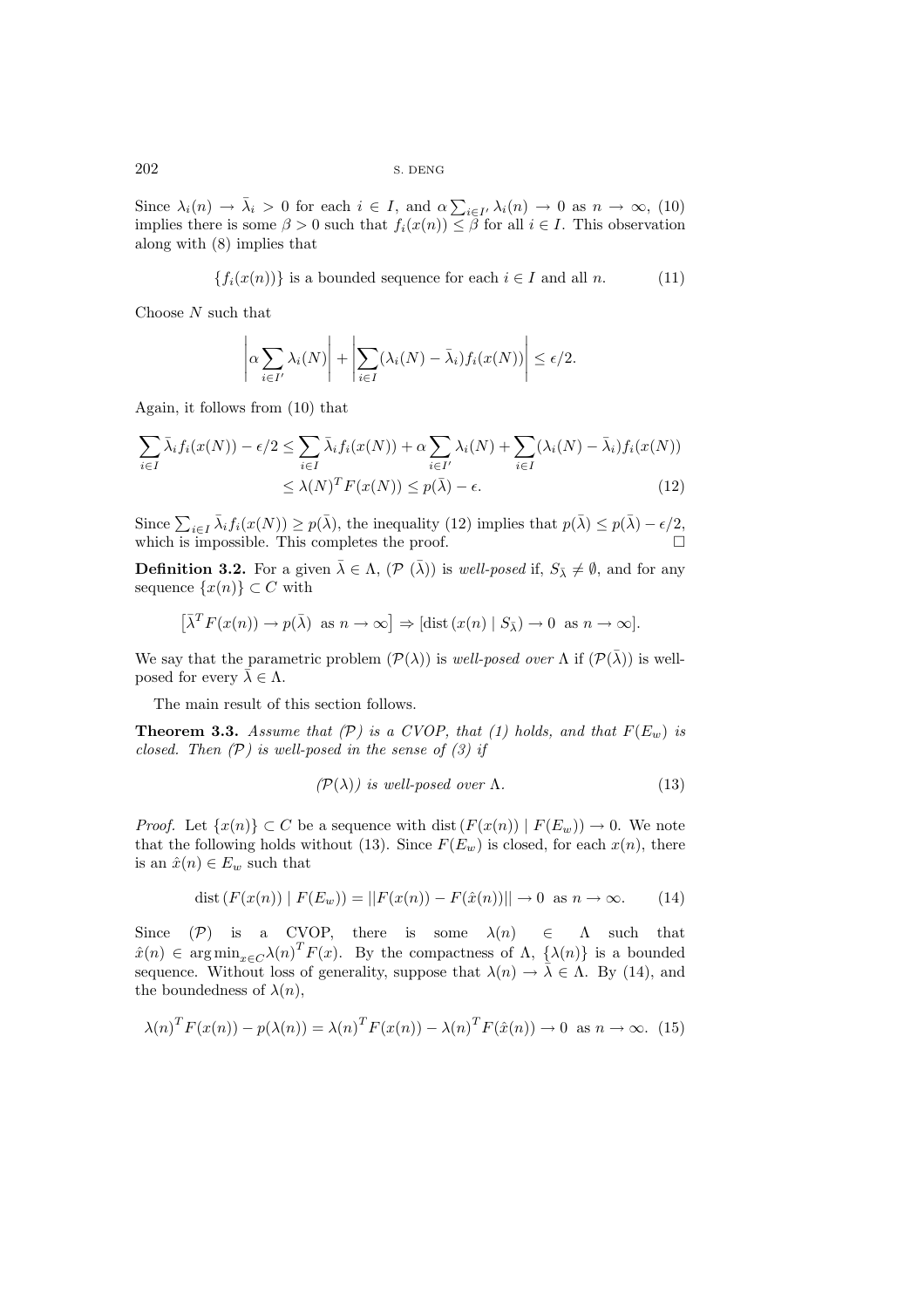If (13) holds, by Theorem 3.1,

$$
\lambda(n)^T F(\hat{x}(n)) = p(\lambda(n)) \to p(\bar{\lambda}) \text{ as } \lambda(n) \to \bar{\lambda}.
$$
 (16)

Relations (15) and (16) imply that  $\lambda(n)^T F(x(n)) \to p(\bar{\lambda})$  as  $n \to \infty$ . We claim that

$$
\bar{\lambda}^T F(x(n)) \to p(\bar{\lambda}).
$$

To see this, let  $I = \{i \in [1,m] \mid \overline{\lambda}_i \neq 0\}$ , and  $I' = [1,m] \setminus I$  as in the proof of Theorem 3.1. Since  $f_i$  is bounded below on C for  $i \in [1, m]$ , the sequence  ${f_i(x(n))}$  is bounded below in particular. For each  $i \in I$ , since  $p(\lambda(n)) \to p(\overline{\lambda})$ , we have the sequence  $\{f_i(\hat{x}(n))\}$  is bounded by a similar argument used in the proof of Theorem 3.1 (see (11)). This in turn implies that, for each  $i \in I$ ,  $\{f_i(x(n))\}$  is bounded by (14). So for any  $\epsilon > 0$ , there is an N such that, for all  $n > N$ ,

$$
\left|\sum_{i\in I}(\bar{\lambda}_i-\lambda_i(n))f_i(x(n))\right|<\epsilon/2,
$$

and

$$
\sum_{i \in I'} \lambda_i(n) f_i(x(n)) \ge -\epsilon/2
$$

since  $\lambda(n) \to \bar{\lambda}$  and  $\lambda_i(n) \downarrow 0$  for  $i \in I'$ . It follows that, for all  $n \geq N$ ,

$$
0 \leq \bar{\lambda}^T F(x(n)) - p(\bar{\lambda})
$$
  
\n
$$
= \sum_{i \in I} \bar{\lambda}_i f_i(x(n)) - p(\bar{\lambda})
$$
  
\n
$$
= \sum_{i \in I} \lambda_i(n) f_i(x(n)) - p(\bar{\lambda}) + \sum_{i \in I} (\bar{\lambda}_i - \lambda_i(n)) f_i(x(n))
$$
  
\n
$$
\leq \sum_{i=1}^m \lambda_i(n) f_i(x(n)) - p(\bar{\lambda}) + \epsilon/2 - \sum_{i \in I'} \lambda_i(n) f_i(x(n))
$$
  
\n
$$
\leq \lambda(n)^T F(x(n)) - p(\bar{\lambda}) + \epsilon.
$$

Since  $\lambda(n)^T F(x(n)) \rightarrow p(\overline{\lambda})$  and  $\epsilon$  is arbitrary, we proved the claim that  $\overline{\lambda}^T F(x(n)) \to p(\overline{\lambda})$ . It follows that dist  $(x(n) | S_{\overline{\lambda}}) \to 0$  since  $(\mathcal{P}(\overline{\lambda}))$  is well-posed. By  $\cup_{\lambda \in \Lambda} S_{\lambda} = E_w$ ,

$$
dist(x(n) | E_w) \leq dist(x(n) | S_{\bar{\lambda}}) \to 0.
$$

# 4. CLOSENESS CRITERIA FOR  $F(E_w)$

As noted before,  $F(E_w)$  is closed whenever  $E_w$  is compact, and F is continuous. For the convex case, this is equivalent to the level-coercivity of each  $f_i + I_C$ (see Th. 2.1). When  $E_w$  is unbounded, we can easily construct examples such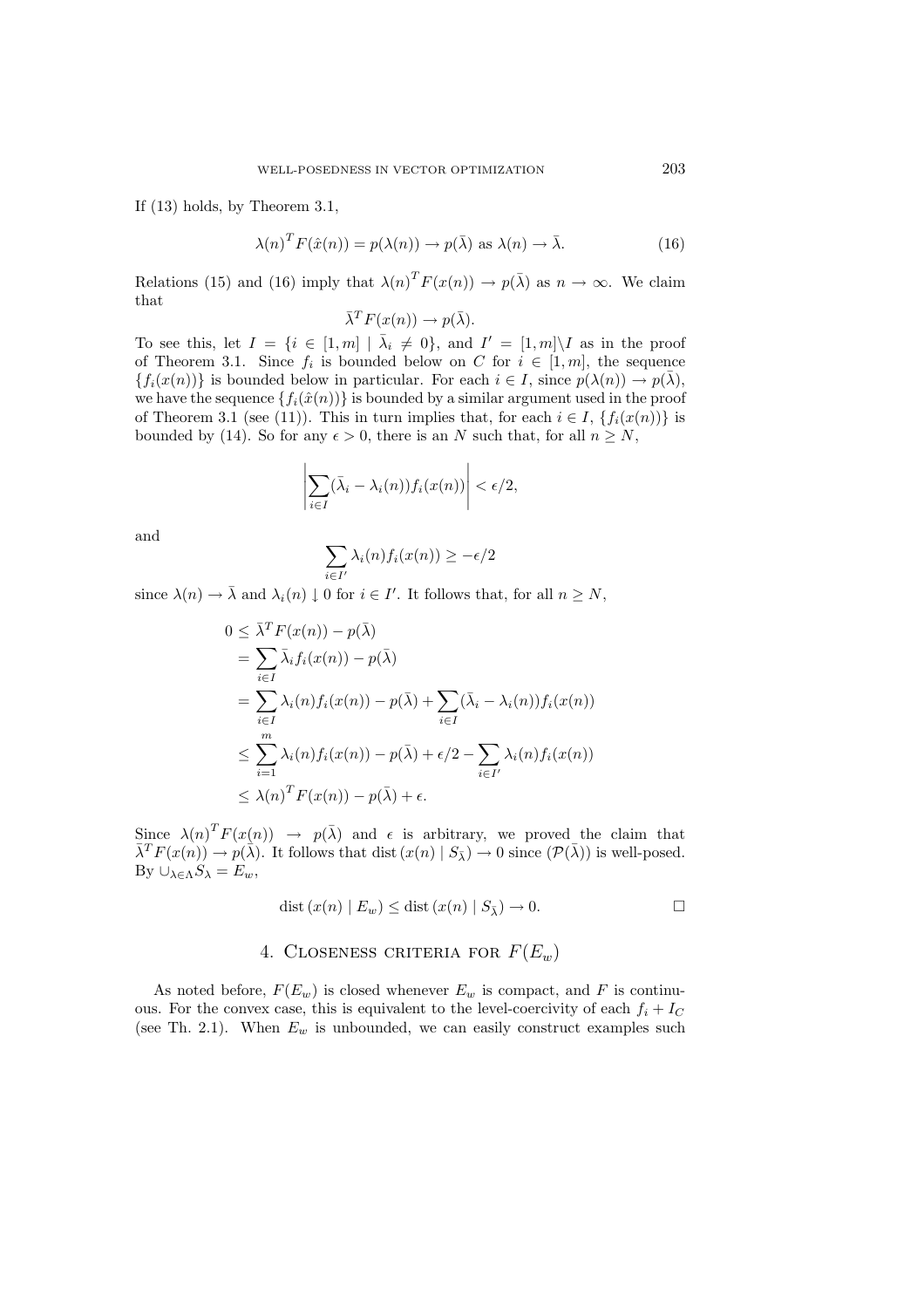that  $F(E_w)$  is not closed. This is a *distinct feature* for vector optimization problems. The following lemma gives a sufficient condition under which  $F(E_w)$  is closed. This result was given in [16, Cor. 1.2, p. 136]. For completeness, we include an elementary proof.

**Lemma 4.1.** For problem  $(\mathcal{P})$ , assume that  $F(E_w)$  is nonempty, and  $F(C)$  is *closed. Then* <sup>F</sup>(Ew) *is closed.*

*Proof.* Let  $\{y(n)\}\subset F(E_w)$  such that  $y(n) \to \bar{y}$  as  $n \to \infty$ . Since  $F(C)$  is closed,  $\bar{y} \in F(C)$ . If  $\bar{y} \notin F(E_w)$ , then there is some  $x \in C$  such  $f_i(x) < \bar{y}_i$  for all  $i \in [1, m]$ . Let  $\epsilon = \min_{i \in [1,m]} (\bar{y}_i - f(x))$ . Since  $y(n) \to \bar{y}$ , there is some natural number N such that  $y_i(N) > \bar{y}_i - \frac{\epsilon}{2} > f_i(x)$  for  $i \in [1, m]$ . But  $y(N) = F(x(N))$  for some  $x(N) \in E$ . This shows that  $x(N)$  cannot be in  $F$ . The contradiction completes  $x(N) \in E_w$ . This shows that  $x(N)$  cannot be in  $E_w$ . The contradiction completes the proof. the proof.  $\Box$ 

Lemma 4.1 indicates that we can prove the closeness of  $F(C)$  instead. In the presence of the convexity on C and on each  $f_i$ , the closeness of  $F(C)$  can be proved under weaker conditions. The closeness of images of sets under operations is an important issue in optimization. It has been mainly studied for the image of a closed convex set under a linear transformation [18, Th. 9.1] as well as [2, 15], and for the image of a closed set under linear or nonlinear mappings in the presence of coercivity conditions [20, Th. 3.10, exercise 3.16].

Recall that, for a nonempty convex set  $\overline{C}$ , the linearity space of  $\overline{C}$  is, by definition [18, p. 65],  $(-\bar{C}^{\infty}) \cap \bar{C}^{\infty}$ ; for a proper lower semi-continuous convex function h, the constancy space is

$$
M_h = \{x \in \mathbb{R}^n \mid h^{\infty}(x) \le 0, \quad h^{\infty}(-x) \le 0\},\
$$

which is the largest subspace contained in the recession cone of  $h$ . The recession cone of h, by definition, is the set  $\{x \in \mathbb{R}^n \mid h^{\infty}(x) \leq 0\}$ . The following theorem provides a general sufficient condition for the closeness of the image of a convex set under  $R_{+}^{m}$ - convex mappings. This result is interesting in its own right.

**Theorem 4.2.** Let  $\overline{C}$  is a nonempty convex set, and  $F = (f_1, f_2, \ldots, f_m, l_1, l_2, \ldots, l_m)$  $(l_p)$ , where each  $f_i$  *is a finite convex function, and each*  $l_k(x) = a_k^T x + \alpha_k$  *is an* affine function. If *affine function. If*

$$
cl\left(\bar{C}\right)^{\infty} \cap \left(\cap_{i=1}^{m} \{x \in \mathbb{R}^{n} \mid f_{i}^{\infty}(x) \le 0\}\right) \cap \left(\cap_{k=1}^{p} a_{k}^{\perp}\right) \text{ is a subspace, } (17)
$$

*then cl*  $(F(\bar{C})) = F(cl(\bar{C})).$ 

*Proof.* The inclusion  $cl(F(\bar{C})) \supseteq F(cl(\bar{C}))$  follows easily from the continuity of F.

We now show the reverse inclusion. Denote the subspace in (17) by  $L^{\perp}$ , where  $L^{\perp}$  is the orthogonal complement of the subspace  $L \subset \mathbb{R}^n$ . Let  $y \in cl \; (F(\bar{C}))$ and let  $\{x(n)\} \subset cl \ (\bar{C})$  be a sequence with  $F(x(n)) \to y$  as  $n \to \infty$ . By (17),  $L^{\perp} \subset (-cl \left(\tilde{C}\right)^{\infty}) \cap cl \left(\tilde{C}\right)^{\infty}$ . Write  $x(n) = x_L(n) + x_{L^{\perp}}(n)$  with  $x_L(n) \in L$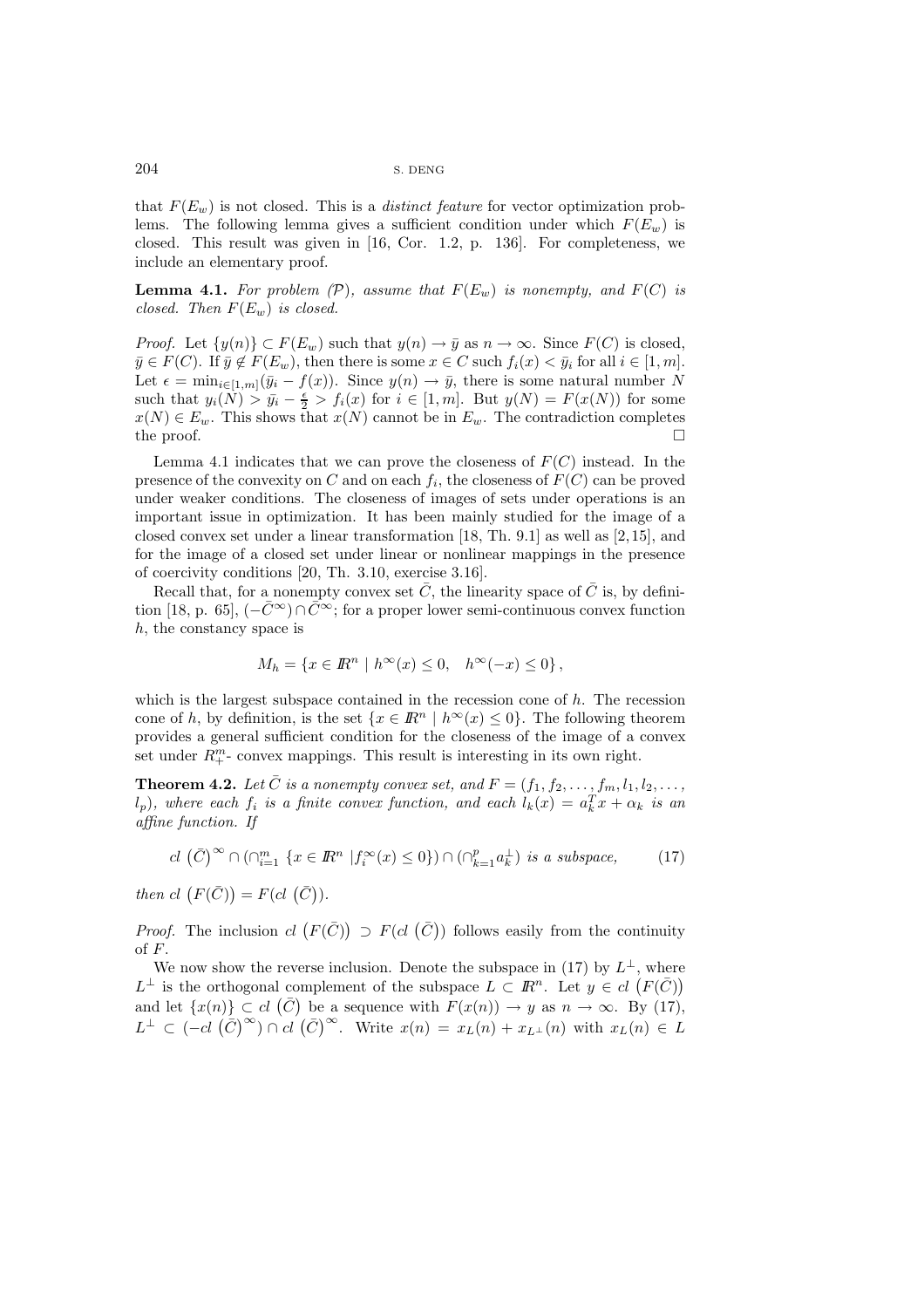and  $x_{L^{\perp}}(n) \in L^{\perp}$ . Since  $-x_{L^{\perp}}(n) \in L^{\perp} \subset (-cl \left(\bar{C}\right)^{\infty}) \cap cl \left(\bar{C}\right)^{\infty}$ ,  $x_{L}(n) =$  $x(n) - x_{L^{\perp}}(n) \in cl$  ( $\bar{C}$ ) by [18, Th. 8.1]. By [18, Cor. 8.6.1],  $f_i(x(n)) = f_i(x_L(n))$ <br>for each  $i \in [1, m]$  since  $x_{L^{\perp}}(n) \in M$ . The same argument also implies that for each  $i \in [1, m]$  since  $x_{L^{\perp}}(n) \in M_{f_i}$ . The same argument also implies that  $l_k(x(n)) = l_k(x_{L}(n))$  for each  $k \in [1, p]$ . We claim that

 ${x<sub>L</sub>(n)}$  is a bounded sequence.

To see this, suppose that  $\{x_L(n)\}\$ is unbounded. Without loss of generality, suppose that

$$
x_L(n)/||x_L(n)|| \to d \in L.
$$

It is clear that  $d \in cl$   $(\bar{C})^{\infty}$ . Since  $\{F(x_L(n))\} = \{F(x(n))\}$  is a convergent sequence, it follows that d is a direction of recession for each  $f_i$  with  $i \in [1, m]$ . So  $f_i^{\infty}(d) \leq 0$  for each  $i \in [1, m]$ . We can refine this observation for each  $l_k$  by the hypothesis. For each  $k \in [1, n]$ , a simple computation shows that  $d \in a^{\perp}$ the hypothesis. For each  $k \in [1, p]$ , a simple computation shows that  $d \in a_k^{\perp}$ since  $l_k(x_L(n))$  is convergent and  $l_k$  is affine. This shows that  $d \in L^{\perp}$ . Therefore  $0 \neq d \in L \cap L^{\perp} = \{0\}.$  The contradiction shows that  $\{x_L(n)\}\$  must be a bounded sequence. Without loss of generality, suppose that  $x_L(n) \to \bar{x} \in cl$  ( $\bar{C}$ ). By the continuity of F at  $\bar{x}$ ,  $y \in F(cl(\bar{C}))$ . This completes the proof.

**Remark.** (1) We remark that the above theorem is an extension of [18, Th. 9.1] on the closeness of the image of a convex set under linear transformation to that of a convex set under  $R_{+}^{m}$  convex mappings. For a linear transformation  $Ax =$  $(a_1^T x, \ldots, a_m^T x)$ , by letting  $l_i(x) = a_i^T x$ , we observe that  $\bigcap_k^m a_k^{\perp} = \text{ker}(A)$ . When  $F(x) = Ax$ , we recover Theorem 9.1 under the assumption (17). As well-known,  $F(cl(\overline{C}))$  may not be closed even for  $F(x) = Ax$  where A is a linear transformation from  $R^n$  to  $R^m$  if (17) is violated. See [18, p. 73] for such an example.

(2) We note that the image of a convex set under  $R_+^m$  convex mappings may not be convex.

**Example 4.3.** Let  $F(x_1, x_2) = (x_1^2, x_2^2)$ , and  $C = co\{(0, 0), (0, 1), (1, 0)\}.$ Then  $F(C)$  is not convex.

Recall that, for a given nonempty convex set  $\overline{C} \subset \mathbb{R}^n$ , the relative interior of  $\overline{C}$ , denoted by ri $(\bar{C})$ , is defined as the interior which results when  $\bar{C}$  is regarded as a subset of its affine hull. When  $F$  in Theorem 4.2 is a scalar convex function, condition (17) is actually a characterization of a well-known relative interior (or weak coercivity) condition, which has found many applications in convex optimization. We record this observation as the following proposition, which could also be derived from [18, Th. 27.1(b)].

**Proposition 4.4.** *Let*  $C \subset \mathbb{R}^n$  *be a nonempty closed convex set, and* f *be a finite convex function. Then*  $0 \in ri[$  *dom*  $(f + I_C)^*]$ *, where*  $(f + I_C)^*$  *is the convex conjugate function of*  $f + I_C$ *, if and only if* 

$$
C^{\infty} \cap \{x \in \mathbb{R}^n \mid f^{\infty}(x) \le 0\} \text{ is a subspace.}
$$
 (18)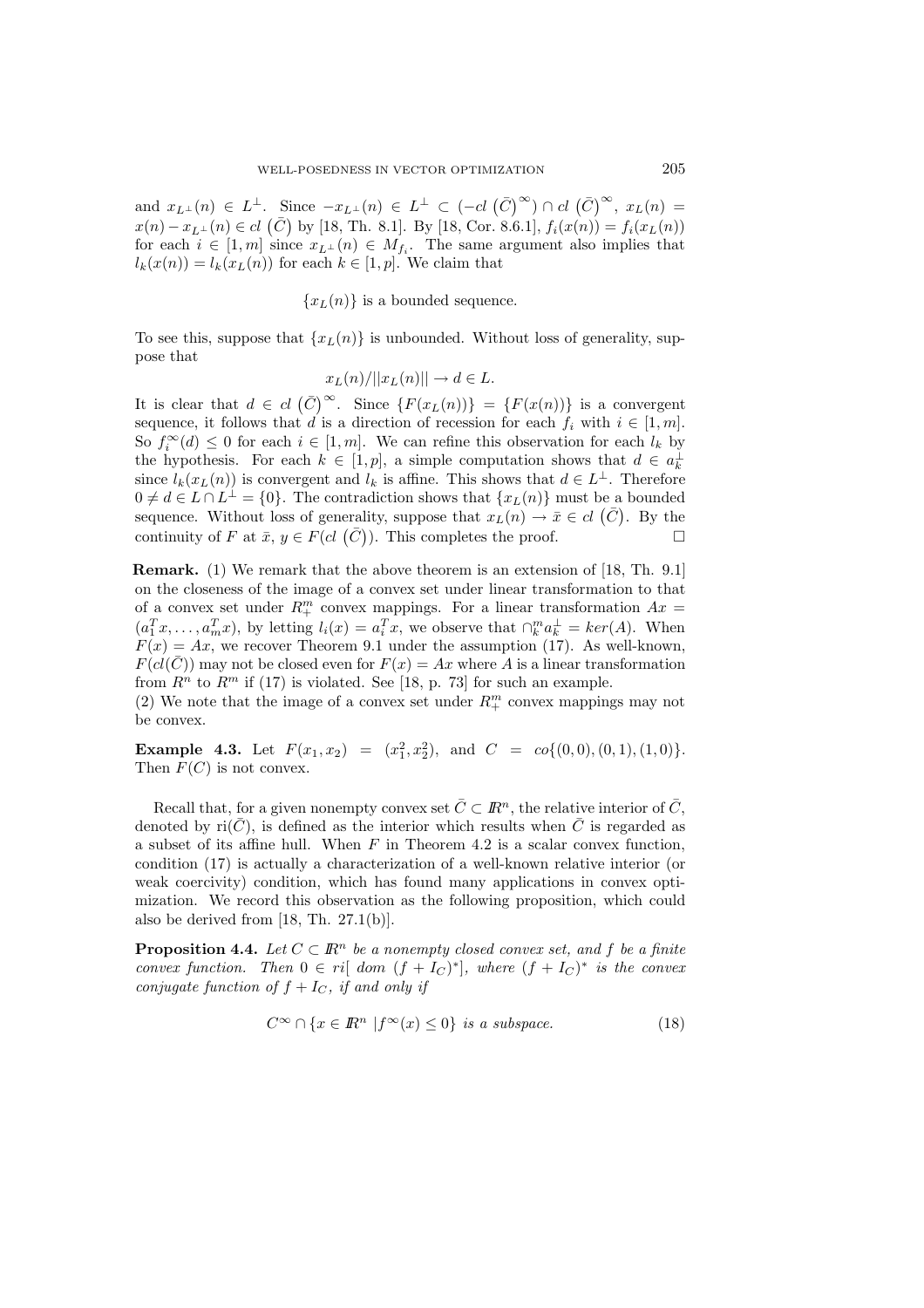*Proof.* We observe that  $0 \in ri[dom(f + I_C)^*]$  if and only if the convex cone generated by dom  $(f + I_C)^*$  is a subspace [4, Prop. 2.1, Lem. 2.2]. This is equivalent to saying that the polar of such a cone is a subspace. By [18, Th. 14.2], this subspace is

$$
\{x \in \mathbb{R}^n \mid f^{\infty}(x) + I_{C^{\infty}}(x) \le 0\}.
$$
\n(19)

But  $f^{\infty}(x) > -\infty$  for any  $x \in \mathbb{R}^n$ . So the set in (19) is the same one in (18).  $\Box$ 

The above observations yield the following verifiable conditions for well-posedness of CVOPs.

**Corollary 4.5.** *Assume that (*P*) is a CVOP, and that*

$$
0 \in ri[ dom (f_i + I_C)^*] \quad \forall i \in [1, m].
$$
 (20)

*Then*  $F(E_w)$  *is closed and (P) is well-posed in the sense of (3). In addition, if it is further assumed that*

$$
C^{\infty} \cap \{x \in \mathbb{R}^n \mid f_i^{\infty}(x) \le 0\} = L^{\perp} \quad \forall i \in [1, m], \tag{21}
$$

*where*  $L^{\perp}$  *is the orthogonal complement of the subspace*  $L \subset \mathbb{R}^n$ *, then*  $F(E_w)$  *is bounded.*

*Proof.* We note first that (20) implies (1) holds [18, Th. 27.1(b)]. By the hypothesis and Proposition 4.4, for each  $i \in [1, m]$ ,  $C^{\infty} \cap \{x \in \mathbb{R}^n \mid f_i^{\infty}(x) \leq 0\}$  is a subspace.<br>It follows that  $C^{\infty} \cap (\cap^m \{f \in \mathbb{R}^n \mid f^{\infty}(x) \leq 0\})$  is a subspace. By Theorem 4.2 It follows that  $C^{\infty} \cap (\bigcap_{i=1}^{m} (\{x \in \mathbb{R}^n \mid f_i^{\infty}(x) \le 0\}))$  is a subspace. By Theorem 4.2 and Lemma 4.1, both  $F(C)$  and  $F(E_w)$  are closed. This proves the first part. For each  $\lambda \in \Lambda$ , let  $f_{\lambda}(x) = \lambda^{T} F(x)$ . We claim that

$$
0 \in ri \; [dom(f_{\lambda} + I_C)^*]. \tag{22}
$$

To see this, let  $I = \{i \in [1,m] \mid \lambda_i > 0\}$ . Then  $\lambda^T F(x) = \sum_{i \in I} \lambda_i f_i(x)$ . Let  $d \in \mathbb{R}^n$  be a member of the set  $d \in \mathbb{R}^n$  be a member of the set

$$
C^{\infty} \cap \left\{ x \in \mathbb{R}^n \; \left| \; \sum_{i \in I} \lambda_i f_i^{\infty}(x) \le 0 \right. \right\}.
$$
 (23)

If there is an  $\overline{i} \in I$  such that  $f_i^{\infty}(d) > 0$ , then there is an  $\overline{j} \in I$  such that  $f_i^{\infty}(d) < 0$  by (23). This would imply that  $d \in C^{\infty} \cap \{x \in \mathbb{R}^n \mid f_{i}^{\infty}(x) < 0\}$  and  $f_{\tilde{j}}^{\infty}(d) < 0$  by (23). This would imply that  $d \in C^{\infty} \cap \{x \in \mathbb{R}^n \mid f_{\tilde{j}}^{\infty}(x) \leq 0\}$  and  $f_{\infty}(d) \in C$  which contradicts the hypothesis that  $0 \in \mathbb{R}^d$  (or  $f_{\infty}(x) \leq 1$ ).  $f_{\mathcal{J}}^{\infty}(d) + I_C^{\infty}(d) < 0$ , which contradicts the hypothesis that  $0 \in ri[\text{dom}(f_{\bar{j}} + I_C)^*].$ So we must have  $f_i^{\infty}(d) = 0$  for each  $i \in I$ . Consequently, for each  $i \in I$ , by<br>Proposition  $4A - d \in C^{\infty} \cap \{x \in \mathbb{R}^n \mid f^{\infty}(x) \leq 0\}$  since  $0 \in \text{rildom}(f, \perp)$ Proposition 4.4,  $-d \in C^{\infty} \cap \{x \in \mathbb{R}^n \mid f_i^{\infty}(x) \leq 0\}$  since  $0 \in ri[dom(f_i + I_{\alpha})^*]$ . Therefore  $-d$  is a mamber of the set in (23). The claim then follows from  $I_{\mathcal{C}}$  <sup>\*</sup>. Therefore,  $-d$  is a member of the set in (23). The claim then follows from Proposition 4.4. As well known, (22) implies that the problem: minimize  $f_{\lambda}(x)$ subject to  $x \in C$ , is well-posed [1,3]. Since the parametric problem  $\mathcal{P}(\lambda)$  is wellposed over  $\Lambda$ ,  $(\mathcal{P})$  is well-posed by Theorem 3.3.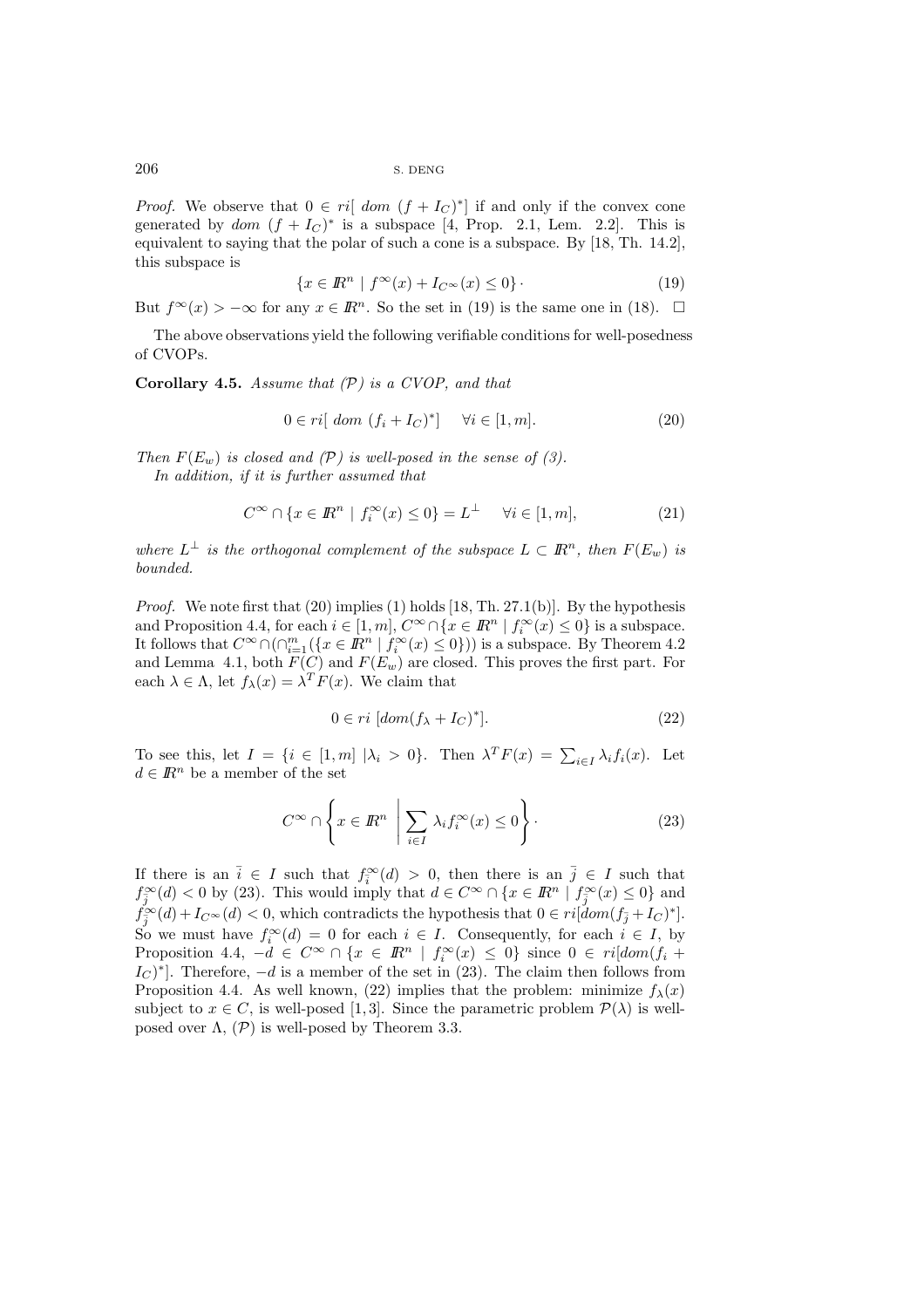When (21) holds, consider the following CVOP:

(Q) minimize 
$$
(f_1(x),..., f_m(x))
$$
 subject to  $x \in C \cap L$ .

Denote the optimal solution set of  $(Q)$  by  $\bar{E}_w$ . We claim that

$$
C = L^{\perp} + (C \cap L).
$$

For  $x \in C$ , write  $x = x_L + x_{L^{\perp}}$  with  $x_L \in L$  and  $x_{L^{\perp}} \in L^{\perp}$ . By [18, Th. 8.1],  $x_L = x - x_{L^{\perp}} \in C$  since  $-x_{L^{\perp}} \in L^{\perp} \subset (-C^{\infty}) \cap C^{\infty}$ . This shows that  $C \subset L^{\perp} \cup (C \cap L)$  and  $C \cap L$  is parameter. On the other hand, for any  $x \in C \cap L \in C$ .  $L^{\perp}$  +  $(C \cap L)$  and  $C \cap L$  is nonempty. On the other hand, for any  $x \in C \cap L \subset C$ , by [18, Th. 8.1] again,  $x + z \in C$  for all  $z \in L^{\perp}$ . This establishes the claim. Since  $(C \cap L)^\infty = C^\infty \cap L$ ,

$$
((C \cap L)^{\infty} \cap \{x \in \mathbb{R}^n \mid f_i^{\infty}(x) \le 0\} = L \cap L^{\perp} = \{0\} \quad \forall i \in [1, m].
$$

So each  $f_i + I_{(C \cap L)}$  is level-coercive. By Theorem 2.1,  $\bar{E}_w$  is nonempty and bounded. By the hypothesis,  $f_i^{\infty}(z) \leq 0$  and  $f_i^{\infty}(-z) \leq 0$  for each  $i \in [1, m]$  and  $z \in L^{\perp}$  since  $L^{\perp}$  is contained in the recession cone of f. It follows  $z \in L^{\perp}$  since  $L^{\perp}$  is contained in the recession cone of  $f_i$ . It follows from [18, Cor. 8.1] that

$$
f_i(x+z) = f_i(x) \quad \forall i \in [1, m], \forall x \in \mathbb{R}^n, \forall z \in L^{\perp}.
$$

So  $E_w = \bar{E}_w + L^{\perp}$ , and  $F(E_w) = F(\bar{E}_w)$  is bounded.

We note that condition (20) does not imply that  $F(E_w)$  is bounded. In particular (20) does not imply (21). The following example illustrates this:

**Example 4.6.** Let  $m = 2$ ,  $n = 2$ ,  $C = \mathbb{R}^2$ ,  $f_1(x) = x_1^2$ , and  $f_2(x) = x_2^2$ . Then  $f_1^{\infty}(u) = \delta_{\{0\}\times\mathbb{R}}(u)$  and  $f_2^{\infty}(u) = \delta_{\mathbb{R}\times\{0\}}(u)$ . Clearly  $E_w = (\{0\}\times\mathbb{R})\cup(\mathbb{R}\times\{0\}),$ and  $F(E_w) = (\{0\} \times I\!\!R_+) \cup (I\!\!R_+ \times \{0\}).$ 

We also note that (21) can not be weaken to a general subspace assumption on the recession cone of  $E_w$  to ensure the boundedness of  $F(E_w)$ . Consider the following example:

**Example 4.7.** Let  $C = R^2$ , and  $F(x) = (f_1(x), f_2(x))$  where  $f_1(x_1, x_2) = x_1^2 + x_2^2$ , and  $f_2(x_1, x_2) = x_1^2$ . Then  $E_w = E_w^{\infty} = \{0\} \times R$ , which is a subspace. But  $F(F_1) = R_v \times I_0$  $F(E_w) = R_+ \times \{0\}.$ 

Acknowledgement. The author thanks an anonymous referee for helpful comments that have improved this paper.

#### **REFERENCES**

[1] A. Auslender, How to deal with the unbounded in optimization: Theory and algorithms. Math. Program. B **79** (1997) 3-18.